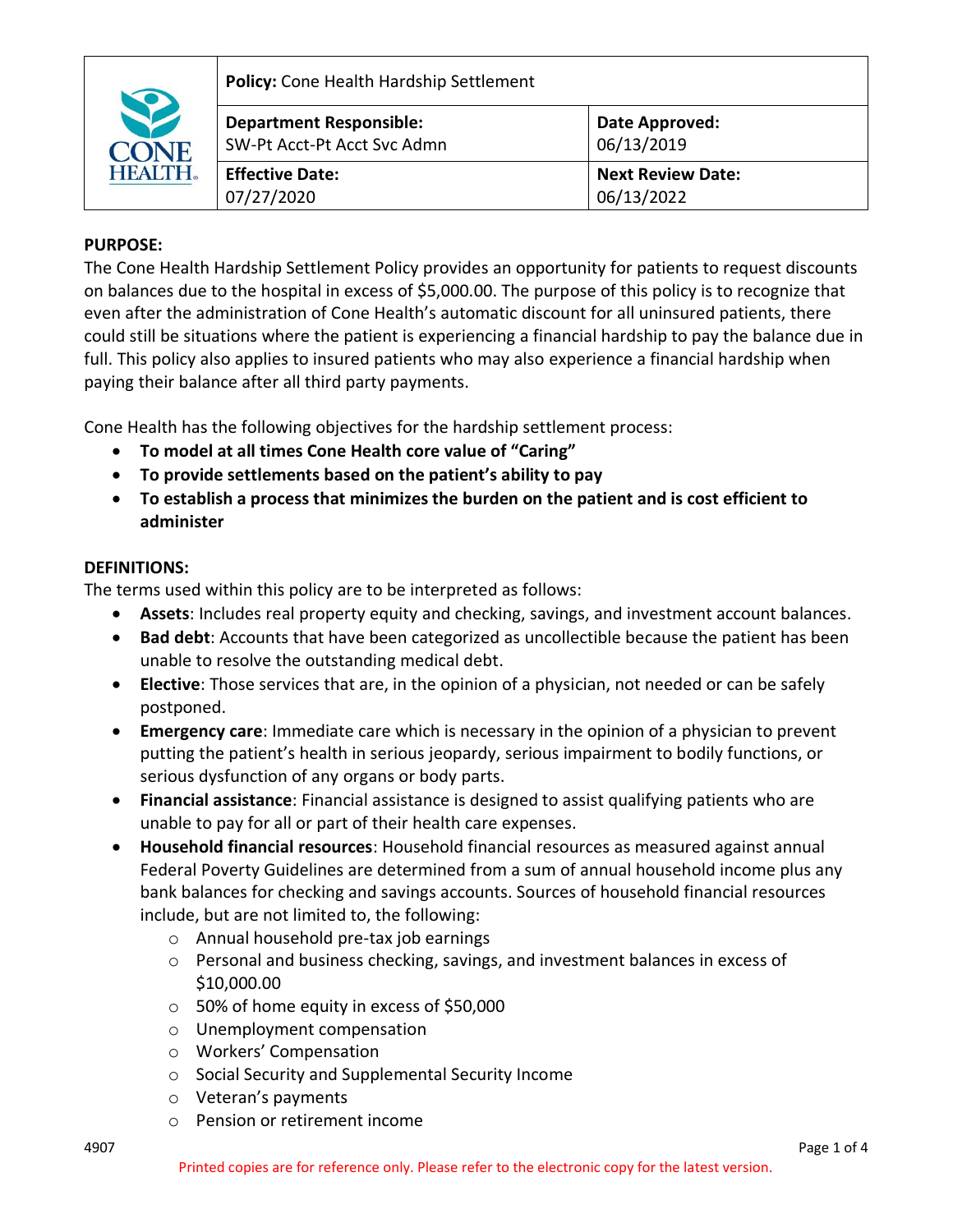- $\circ$  Other applicable income to include, but not limited to, rents, alimony, child support, and any other miscellaneous sources
- **Medically necessary**: Cone Health services provided to a patient in order to diagnose, alleviate, correct, cure, or prevent the onset or worsening of conditions that endanger life, cause suffering or pain, cause physical deformity or malfunction, threaten to cause or aggravate a handicap, or result in overall illness or infirmity.
- **Underinsured**: Patients covered by a source of third party funding, but at risk of high out-ofpocket expenditures due to their plans benefit package. This may include, but not be limited to, high deductible plans, high coinsurance/copay plans, low per diem policies, etc.
- **Uninsured**: Patients who are not covered under an insurance health plan, an ACA subsidized insurance plan, Workers' Compensation, governmental plans such as Medicare and Medicaid, State/Federal Agency plan, Victim's Assistance, etc., or third-party liability resulting from automobile or other accidents.

# **POLICY:**

Patients who do not qualify for financial assistance under the guidelines of the Cone Health Financial Assistance Program (FAP) may request to be reviewed for a hardship settlement.

The granting of a hardship settlement shall be based on a request from a patient and on the determination of financial need. Financial need will be determined by comparing a patient's total household financial resources and assets to the patient's total remaining Cone Health facility balance after payment by all third parties. To be eligible for a hardship settlement, the following criteria must be met:

- The remaining Cone Health facility balance after all third party payments must be greater than \$5,000.00.
- The remaining Cone Health facility balance after all third party payments must be greater than 20% of the patient's total household financial resources.

Cone Health will uphold confidentiality of information and maintain the dignity for all patients seeking a hardship settlement.

# **Eligibility Guidelines:**

- **Services Eligible:**
	- o All medically necessary (as determined by a physician) inpatient services
	- $\circ$  All medically necessary (as determined by a physician) outpatient services
	- o All hospital emergency medical services provided in an emergency room setting
- **Services Ineligible**
	- o Elective and cosmetic services
	- o Outpatient pharmacy services
- **Patients Eligible**
	- o North Carolina; Pittsylvania, Henry, and Halifax Counties of Virginia; and the City of Danville, Virginia.
	- $\circ$  Patients who properly and truthfully complete a Hardship Settlement Application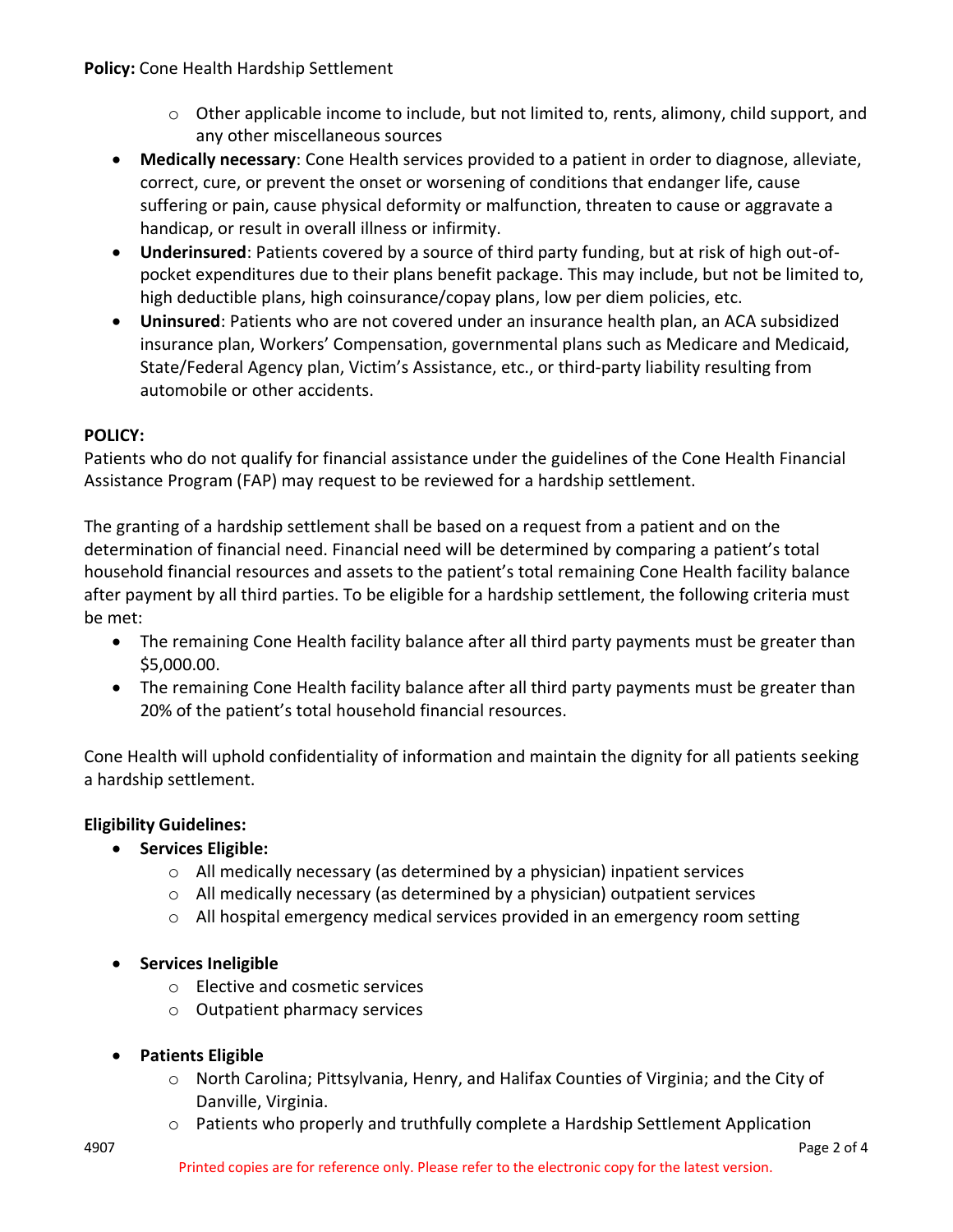$\circ$  Patients have 240 days from first post discharge statement to apply to include bad debt accounts

#### • **Patients Ineligible**

- o Patients provided assistance based on the Hospital Financial Assistance policy.
- $\circ$  Uninsured patients who did not cooperate with the process under the FAP policy.
- o Patients who do not reside in North Carolina; Pittsylvania, Henry, or Halifax Counties of Virginia; or the City of Danville, Virginia.
- o Patients who provide false information.

### • **Balances Eligible**

- o Remaining Cone Health facility balances after all third party payments in excess of \$5000.00.
- $\circ$  Remaining Cone Health facility balances after all third party payments in excess of 20% of a patient's total household financial resources.

### **Eligibility Determination:**

- If a patient cooperated with but is ineligible for the FAP process, he or she may choose to apply for a hardship settlement by downloading a Cone Health Hardship Settlement via the Cone Health website. Patients can also request an application via mail by contacting the Cone Health Customer Service department at 336-832-8014. Only completed applications will be reviewed.
- Completed applications will be reviewed upon receipt and must be submitted within two weeks after requesting an application. Eligibility is based on a patient's total household financial resources and assets for the prior 90 days reported at the time of the evaluation. Household financial resources and assets will be verified using a third-party vendor. If there is a discrepancy between what the patient reported and what the third party vendor reported, additional documentation from employers and banking institutions may be required. The patient must fully cooperate with this process to be eligible for a hardship settlement.
- Patients who can demonstrate that their remaining balance is at least 20% of their total household resources and the balance is greater than \$5,000 will be eligible for a discount outlined in the table below.

#### **Hardship Settlement Discounts**

#### **Discount**

#### **Balance Due**

| Balance due is equal or greater than 60% of the patient's total household | 100% |
|---------------------------------------------------------------------------|------|
| financial resources                                                       |      |
| Balance due is equal or greater than 50% and less than 60% of the         | 75%  |
| patient's total household financial resources                             |      |
| Balance due is equal to or greater than 35% and less than 50% of the      | 50%  |
| patient's total household financial resources                             |      |
| Balance due is equal to or greater than 20% and less than 35% of the      | 25%  |
| patient's total household financial resources                             |      |